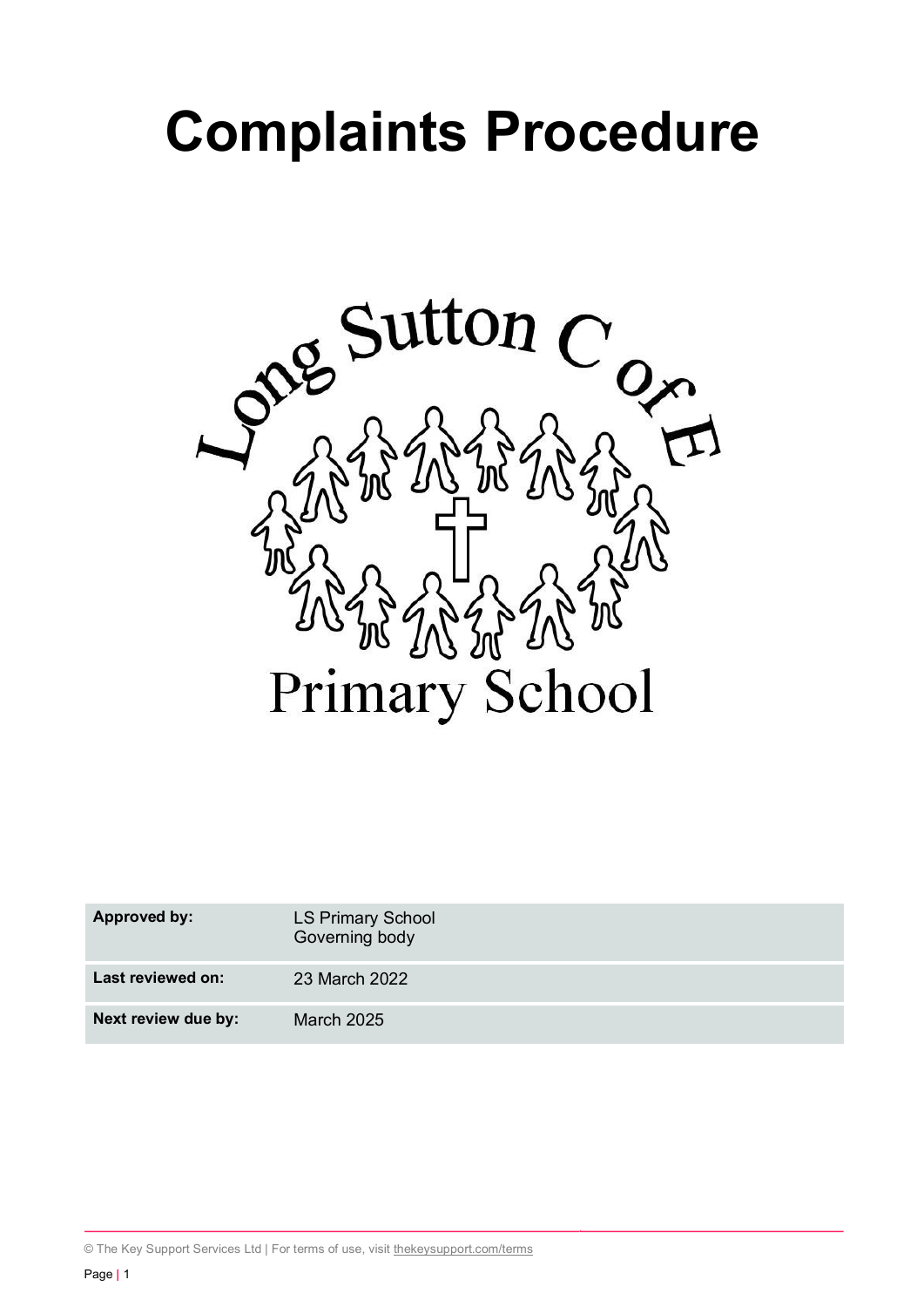# **Contents**

# **1. Aims**

Our school aims to meet its statutory obligations when responding to complaints from parents of pupils at the school, and others.

When responding to complaints, we aim to:

- > Be impartial and non-adversarial
- Facilitate a full and fair investigation by an independent person or panel, where necessary
- Address all the points at issue and provide an effective and prompt response
- > Respect complainants' desire for confidentiality
- > Treat complainants with respect and courtesy
- Make sure that any decisions we make are lawful, rational, reasonable, fair and proportionate, in linewith the principles of administrative law
- > Keep complainants informed of the progress of the complaints process
- Consider how the complaint can feed into school improvement evaluation processes

We try to resolve concerns or complaints by informal means wherever possible. Where this is not possible, formal procedures will be followed.

The school will aim to give the complainant the opportunity to complete the complaints procedure in full.

To support this, we will make sure we publicise the existence of this policy and make it available on the school website.

Throughout the process, we will be sensitive to the needs of all parties involved, and make any reasonable adjustments needed to accommodate individuals.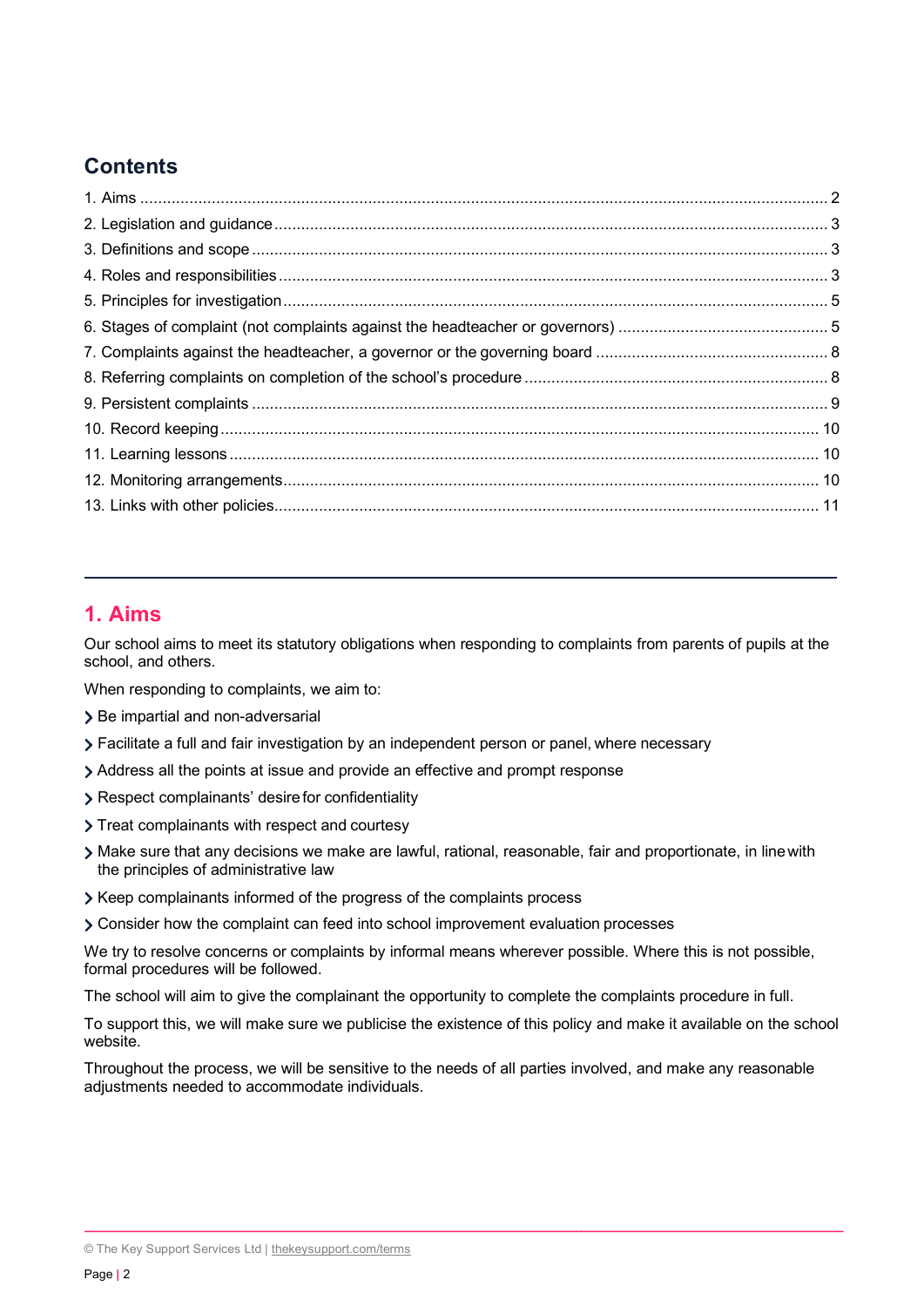# **2. Legislation and guidance**

This document meets the requirements of section 29 of the Education Act 2002, which states that schools must have and make available a procedure to deal with all complaints relating to their school and to any community facilities or services that the school provides.

It is also based on guidance for schools on complaints procedures from the Department for Education (DfE), including the model procedure, and model procedure for dealing with serial and unreasonable complaints.

In addition, it addresses duties set out in the Early Years Foundation Stage statutory framework with regards to dealing with complaints about the school's fulfilment of Early Years Foundation Stage requirements.

# **3. Definitions and scope**

## **3.1 Definitions**

The DfE guidance explains the difference between a concern and a complaint:

- A **concern** is defined as "an expression of worry or doubt over an issue considered to be important for which reassurances are sought"
- A **complaint** is defined as "an expression of dissatisfaction however made, about actions taken or a lack of action"

## **3.2 Scope**

The school intends to resolve complaints informally where possible, at the earliest possible stage.

There may be occasions when complainants would like to raise their concerns formally. This policy outlines the procedure relating to handling such complaints.

This policy does **not** cover complaints procedures relating to:

- > Admissions
- Statutory assessments of special educational needs (SEN)
- > Safeguarding matters
- > Exclusion
- Whistle-blowing

Staff grievances >

Staff discipline

- > School re-organisation proposals
- Curriculum
- > Collective worship

Please see our separate policies for procedures relating to these types of complaint.

Complaints about services provided by other providers who use school premises or facilities should be directed to the provider concerned.

# **4. Roles and responsibilities**

## **4.1 The complainant**

The complainant will get a more effective and timely response to their complaint if they:

> Follow these procedures

<sup>©</sup> The Key Support Services Ltd | thekeysupport.com/terms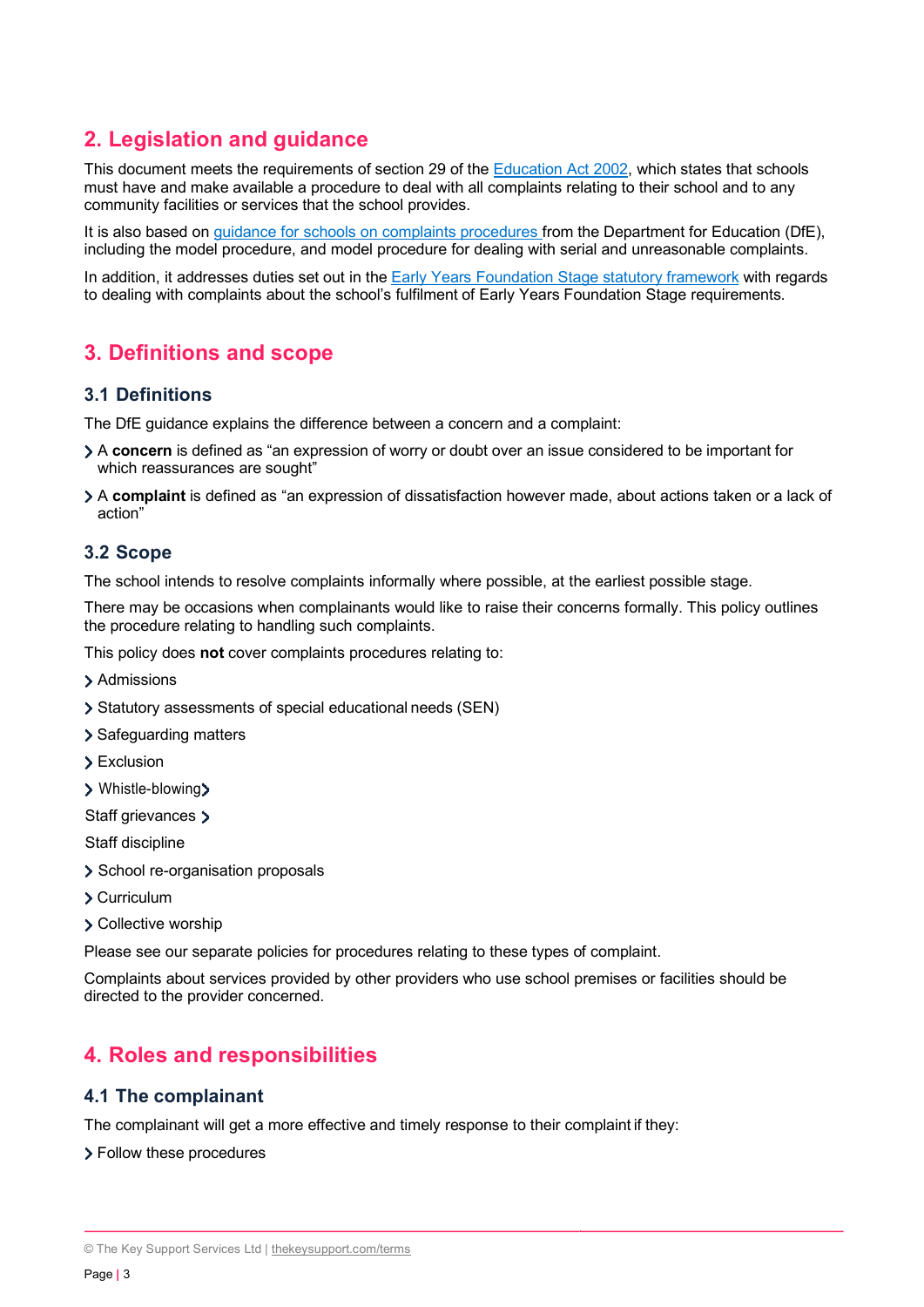- Co-operate with the school throughout the process, and respond to deadlines and communication promptly
- Ask for assistance as needed
- > Treat all those involved with respect
- Not publish details about the complaint on social media

## **4.2 The investigator**

An individual will be appointed to look into the complaint, and establish the facts.They will:

- Interview all relevant parties, keeping notes
- Consider records and any written evidence and keep these securely
- Prepare a comprehensive report to the headteacher or complaints committee which includes the factsand potential solutions

## **4.3 The complaints co-ordinator**

The complaints co-ordinator can be:

- > The headteacher
- > The designated complaints governor
- Any other staff member providing administrative support
- The complaints co-ordinator will:
- S Keep the complainant up to date at each stage in the procedure
- Make sure the process runs smoothly by liaising with staff members, the headteacher, chair of governors, clerk and the local authority
- > Be aware of issues relating to:
	- o Sharing third party information
	- $\circ$  Additional support needed by complainants, for example interpretation support or where the complainant is a child or young person
- > Keep records

## **4.4 Clerk to the governing board**

The clerk will:

- Be the contact point for the complainant and the complaints committee, including circulating therelevant papers and evidence before complaints committee meetings
- > Arrange the complaints hearing
- Record and circulate the minutes and outcome of the hearing

## **4.5 Committee chair**

The committee chair will:

- Chair the meeting, ensuring that everyone is treated with respect throughout
- Make sure all parties see the relevant information, understand the purpose of the committee, andare allowed to present their case

<sup>©</sup> The Key Support Services Ltd | thekeysupport.com/terms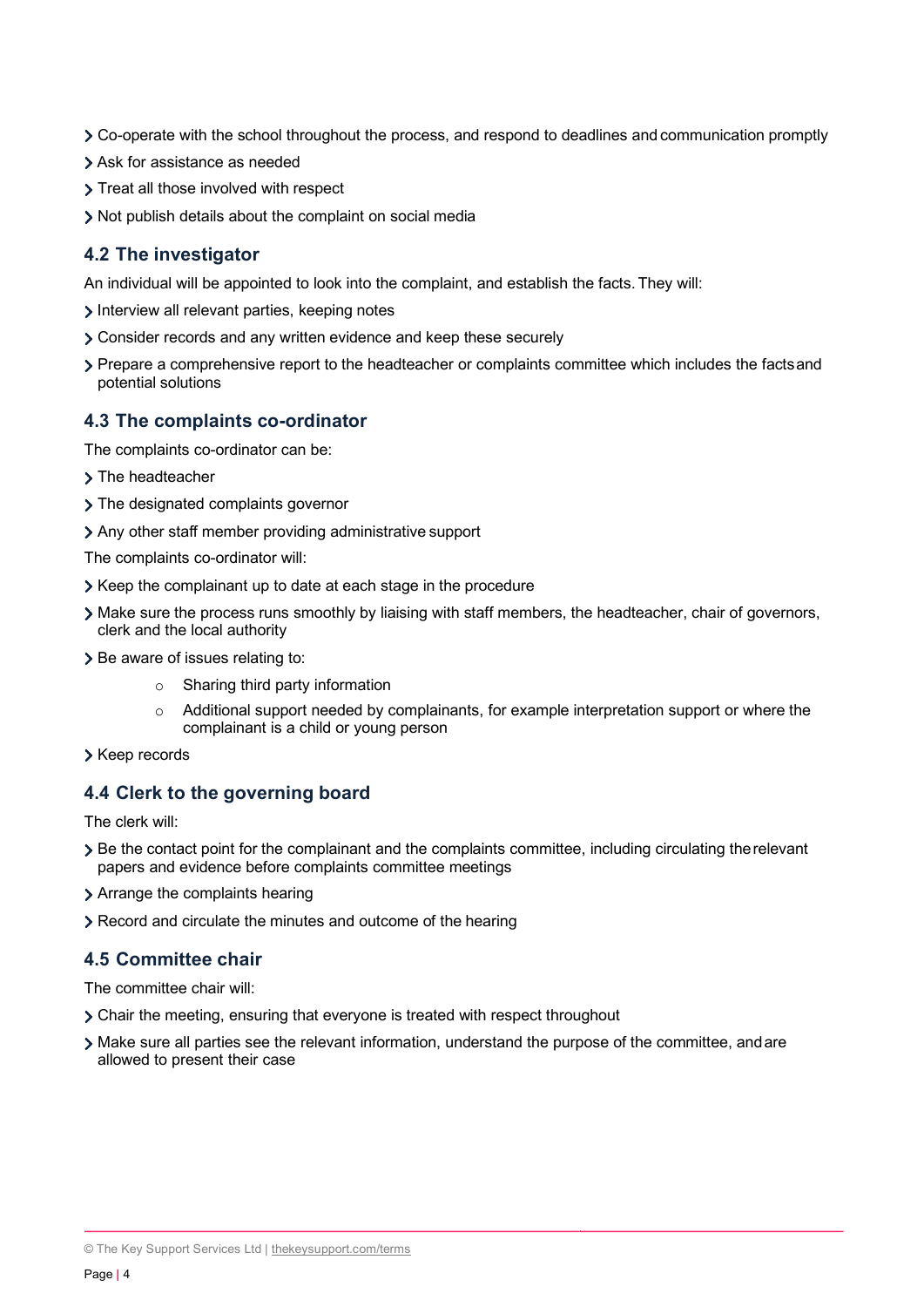# **5. Principles for investigation**

When investigating a complaint, we will try to clarify:

- What has happened
- Who was involved
- What the complainant feels would put things right

# **5.1 Time scales**

The complainant must raise the complaint within 3 months of the incident. If the complaint is about a series of related incidents, they must raise the complaint within 3 months of the last incident.

We will consider exceptions to this time frame in circumstances where there were valid reasons for not making a complaint at that time and the complaint can still be investigated in a fair manner for all involved.

When complaints are made out of term time, we will consider them to have been received on the first school day after the holiday period.

If at any point we cannot meet the time scales we have set out in this policy,we will:

Set new time limits with the complainant

Send the complainant details of the new deadline and explain the delay

## **5.2 Complaints about our fulfilment of early years requirements**

We will investigate all written complaints relating to the school's fulfilment of the Early Years Foundation Stage requirements, and notify the complainant of the outcome within 28 days of receiving the complaint. The school will keep a record of the complaint (see section 10) and make this available to Ofsted on request.

Parents and carers can notify Ofsted if they believe that the school is not meeting Early Years Foundation Stage requirements, by calling 0300 123 4666, or by emailing enquiries@ofsted.gov.uk. An online contact form is also available at https://www.gov.uk/government/organisations/ofsted#org-contacts.

We will notify parents and carers if we become aware that the school is to be inspected by Ofsted. We will also supply a copy of the inspection report to parents and carers of children attending the setting on a regular basis.

# **6. Stages of complaint (not complaints against the headteacher or governors)**

## **6.1 Stage 1: informal**

The school will take informal concerns seriously and make every effort to resolve the matter quickly. It may be the case that the provision or clarification of information will resolve the issue.

The complainant should raise the complaint as soon as possible with the relevant member of staff or the headteacher as appropriate, either in person or by letter, telephone or email. If the complainant is unclear who to contact or how to contact them, they should contact the school office by email enquiries@longsuttonprimary.co.uk

The school will acknowledge informal complaints within 2 school days and investigate and provide a response within 4 school days.

The informal stage will involve a meeting between the complainant and the headteacher or the subject of the complaint, as appropriate.

If the complaint is not resolved informally, it will be escalated to a formal complaint.

<sup>©</sup> The Key Support Services Ltd | thekeysupport.com/terms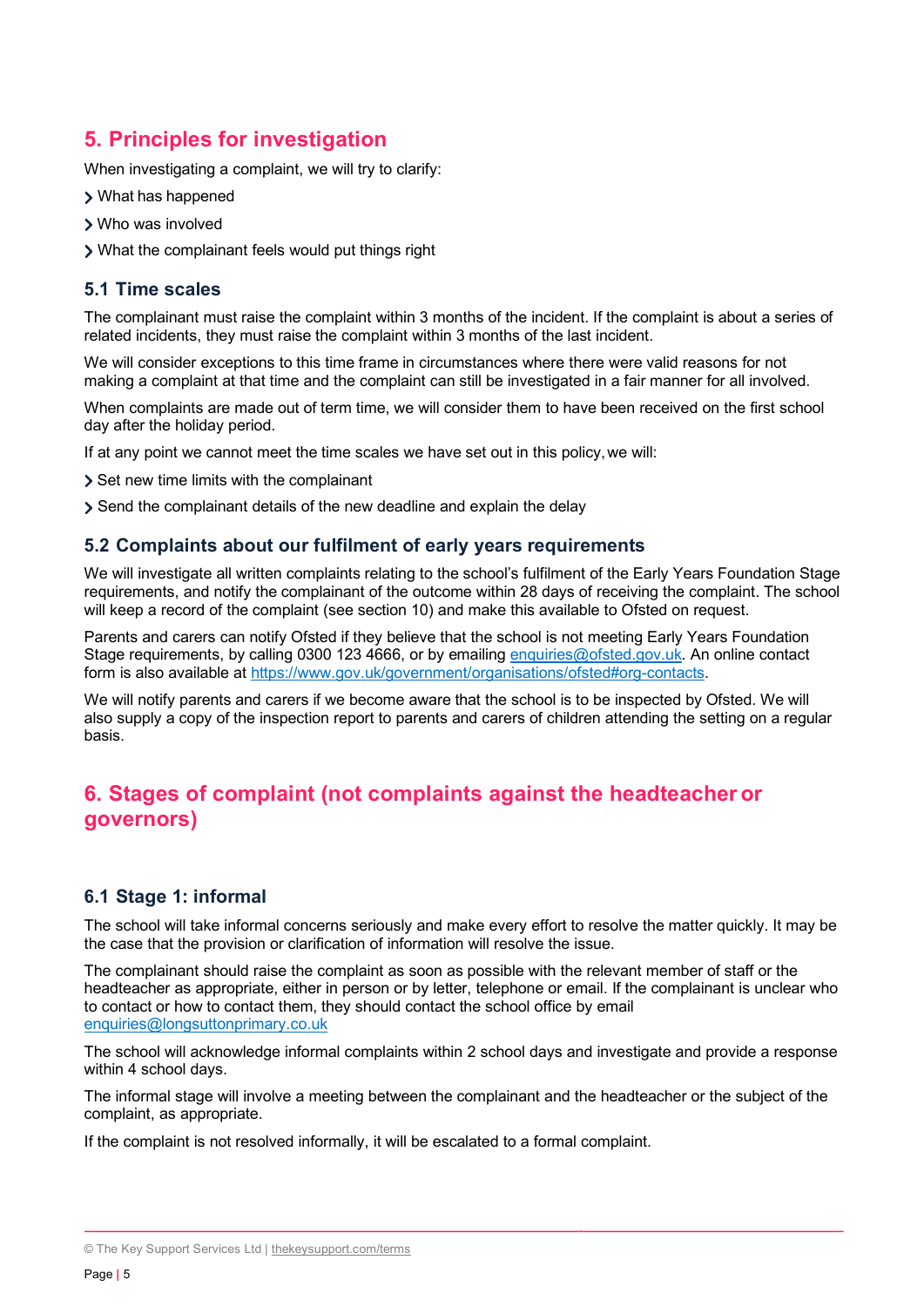# **6.2 Stage 2: formal**

Formal complaints can be raised:

- > By letter or email
- Over the phone
- > In person
- By a third party acting on behalf of the complainant

The complainant should provide details such as relevant dates, times, and the names of witnesses of events, alongside copies of any relevant documents, and what they feel would resolve the complaint.

If complainants need assistance raising a formal complaint, they can contact the school office via email enquiries@longsuttonprimary.co.uk

The headteacher will record the date the complaint is received and will acknowledge receipt of the complaint in writing (either by letter or email) within 4 school days.

The headteacher (or designated member of the senior leadership team) will call a meeting to clarify concerns, and seek a resolution. The complainant may be accompanied to this meeting, and should inform the school of the identity of their companion in advance.

In certain circumstances, the school may need to refuse a request for a particular individual to attend any such meeting – for example, if there is a conflict of interest. If this is the case, the school will notify the complainant as soon as they are aware, so that the complainant has the opportunity to arrange alternative accompaniment.

The headteacher (or other person appointed by the headteacher for this purpose) will then conduct their own investigation. The written conclusion of this investigation will be sent to the complainant within 28 school days.

If the complainant wishes to proceed to the next stage of the procedure, they should inform the clerk to the governing board within 10 school days.

#### **How to escalate a complaint**

Complaints can be escalated by contacting the clerk to the governing board:

- > By letter or email
- Over the phone
- > In person

> Through a third party acting on behalf of the complainant

The clerk will need the details of the complaint as set out above, as well as details from the complainant on how they feel the previous stage of the procedure has not addressed their complaint sufficiently, and what they feel would resolve the complaint.

The written conclusion of this investigation will be sent to the complainant within 15 school days.

If the complainant wishes to proceed to the next stage of the procedure, they should inform the clerk to the governing board in writing within 10 school days. Requests received outside of this time frame will be considered in exceptional circumstances.

The clerk will acknowledge receipt of the request within 4 school days.

## **6.3 Stage 3: submit the complaint to the review panel**

#### **Convening the panel**

The review panel consists of the first 3 members of the governing board available, who don't have direct knowledge of the complaint. These individuals will have access to the existing record of the complaint's progress (see section 10). The governors will select a panel chair from among themselves.

<sup>©</sup> The Key Support Services Ltd | thekeysupport.com/terms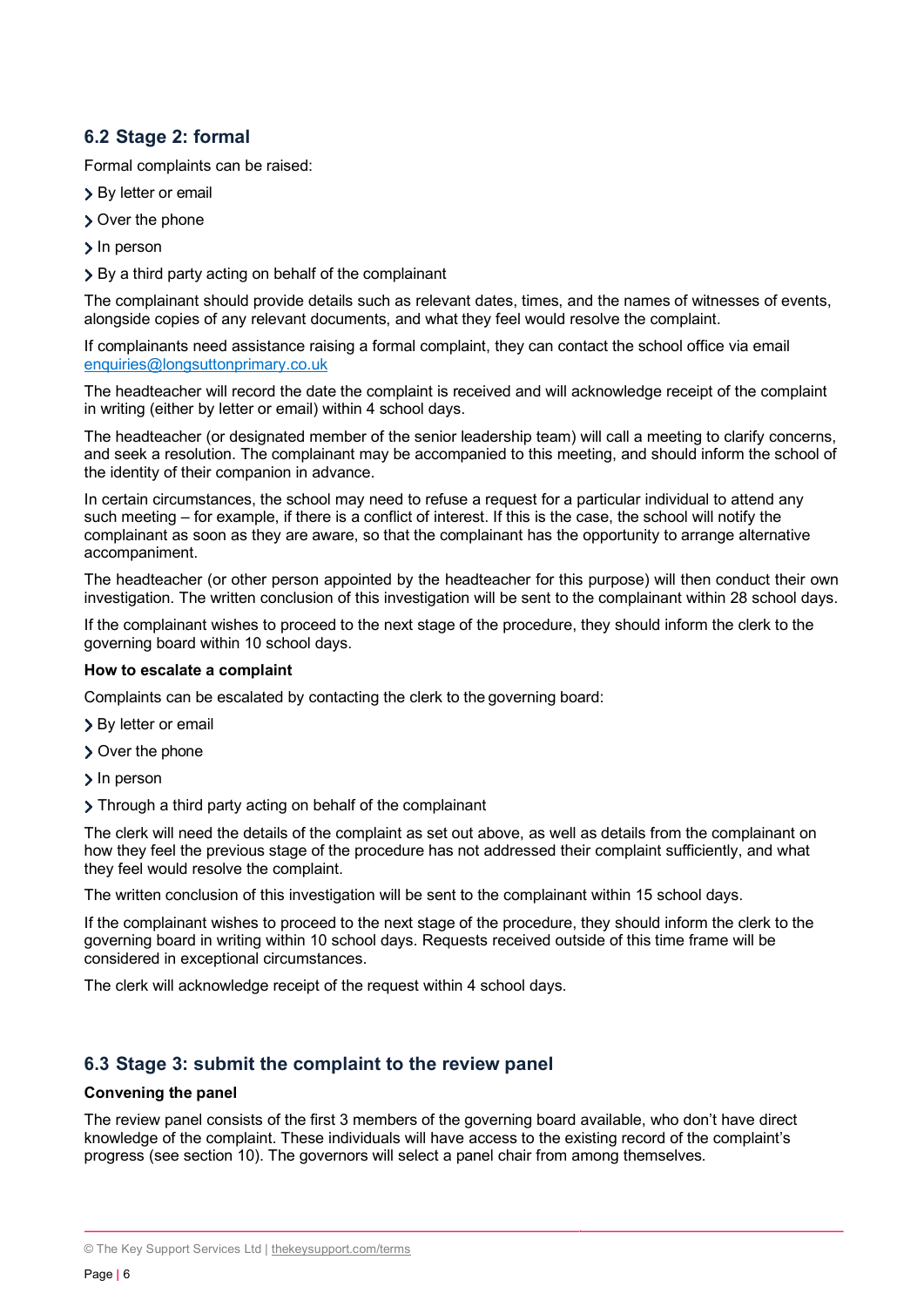If not enough impartial governors are available, we will seek panel members from other schools, the local authority or the diocese. We will make sure the governors we source are suitably skilled and can demonstrate that they are independent and impartial.

The complainant must have reasonable notice of the date of the review panel. The clerk will aim to find a date within 15 school days of the request, where possible.

If the complainant rejects the offer of 3 proposed dates without good reason, the clerk will set a date. The hearing will go ahead using written submissions from both parties.

Any written material will be circulated to all parties at least 2 school days before the date of the meeting.

#### **At the meeting**

The meeting will be held in private. Electronic recordings of meetings or conversations are not normally permitted unless a complainant's own disability or special needs require it. Prior knowledge and consent of all parties attending will be sought before meetings or conversations take place. Consent will be recorded in any minutes taken.

At the review panel meeting, the complainant and representatives from the school, as appropriate, will be present. Each will have an opportunity to set out written or oral submissions prior to the meeting.

The complainant must be allowed to attend the panel hearing and be accompanied by a suitable companion if they wish. We don't encourage either party to bring legal representation, but will consider it on a case-by-case basis. For instance, if a school employee is called as a witness in a complaint meeting, they may wish to be supported by their union.

Representatives from the media are not permitted to attend.

At the meeting, each individual will have the opportunity to give statements and present their evidence, and witnesses will be called as appropriate to present their evidence.

The panel, the complainant and the school representative will be given the chance to ask and reply to questions. Once the complainant and school representatives have completed presenting their cases, they will be asked to leave and evidence will then be considered.

The panel will then put together its findings and recommendations from the case. The panel will also provide copies of the minutes of the hearing and the findings and recommendations to the complainant and, where relevant, the subject of the complaint, and make a copy of the findings and recommendations available for inspection by the headteacher.

#### **The outcome**

The committee can:

- Uphold the complaint, in whole or in part
- Dismiss the complaint, in whole or in part

If the complaint is upheld, the committee will:

- Decide the appropriate action to resolve the complaint
- Where appropriate, recommend changes to the school's systems or procedures to prevent similar issues in the future

The school will inform those involved of the decision in writing within 5 school days.

<sup>©</sup> The Key Support Services Ltd | thekeysupport.com/terms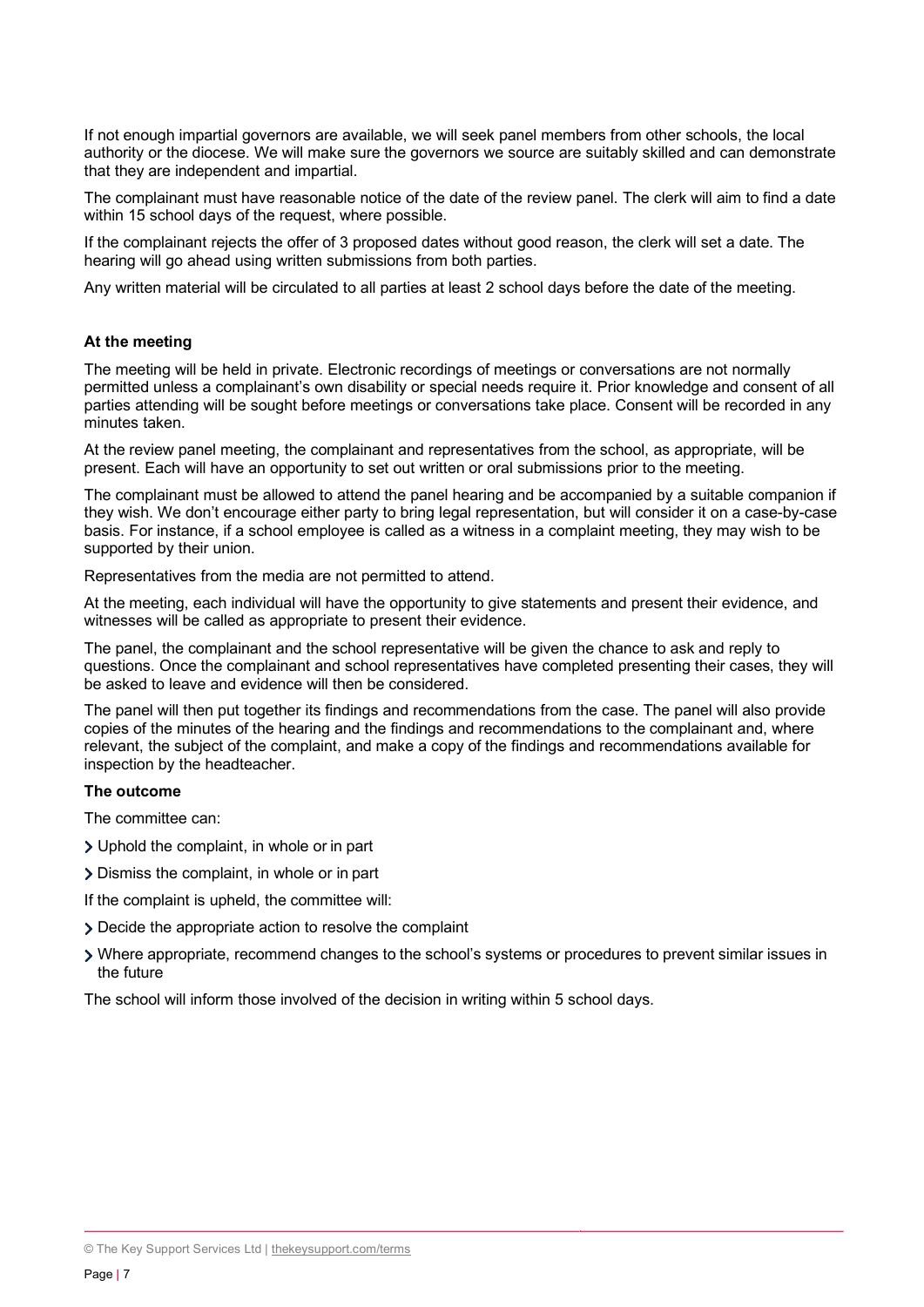# **7. Complaints against the headteacher, a governor or thegoverning board**

# **7.1 Stage 1: informal**

Complaints made against the headteacher or any member of the governing board should be directed to the clerk to the governing board in the first instance.

If the complaint is about the headteacher or one member of the governing board (including the chair or vicechair), a suitably skilled and impartial governor will carry out the steps at stage 1 (set out in section 6 above).

## **7.2 Stage 2: formal**

If the complaint is:

- Jointly about the chair and vice-chair or
- > The entire governing board or
- > The majority of the governing board

An independent investigator will carry out the steps in stage 2 (set out in section 6 above). They will be appointed by the governing board or diocese and will write a formal response at the end of their investigation.

# **7.3 Stage 3: review panel**

If the complaint is:

- Jointly about the chair and vice-chair or
- > The entire governing board or
- > The majority of the governing board

A committee of independent governors will hear the complaint. They will be sourced from local schools, the local authority or diocese and will carry out the steps at stage 3 (set out in section 6 above).

# **8. Referring complaints on completion of the school's procedure**

If the complainant is unsatisfied with the outcome of the school's complaints procedure, they can refer their complaint to the DfE.

The DfE will not re-investigate the matter of the complaint. It will look at whether the school's complaints policy and any other relevant statutory policies that the school holds were adhered to. The DfE also looks at whether the school's statutory policies adhere to education legislation.

The DfE will intervene where a school has:

- Failed to act in line with its duties under education law
- Acted (or is proposing to act) unreasonably when exercising its functions

If the complaints procedure is found to not meet regulations, the school will be asked to correct its procedure accordingly.

For more information or to refer a complaint, see the following webpage:

https://www.gov.uk/complain-about-school

We will include this information in the outcome letter to complainants.

<sup>©</sup> The Key Support Services Ltd | thekeysupport.com/terms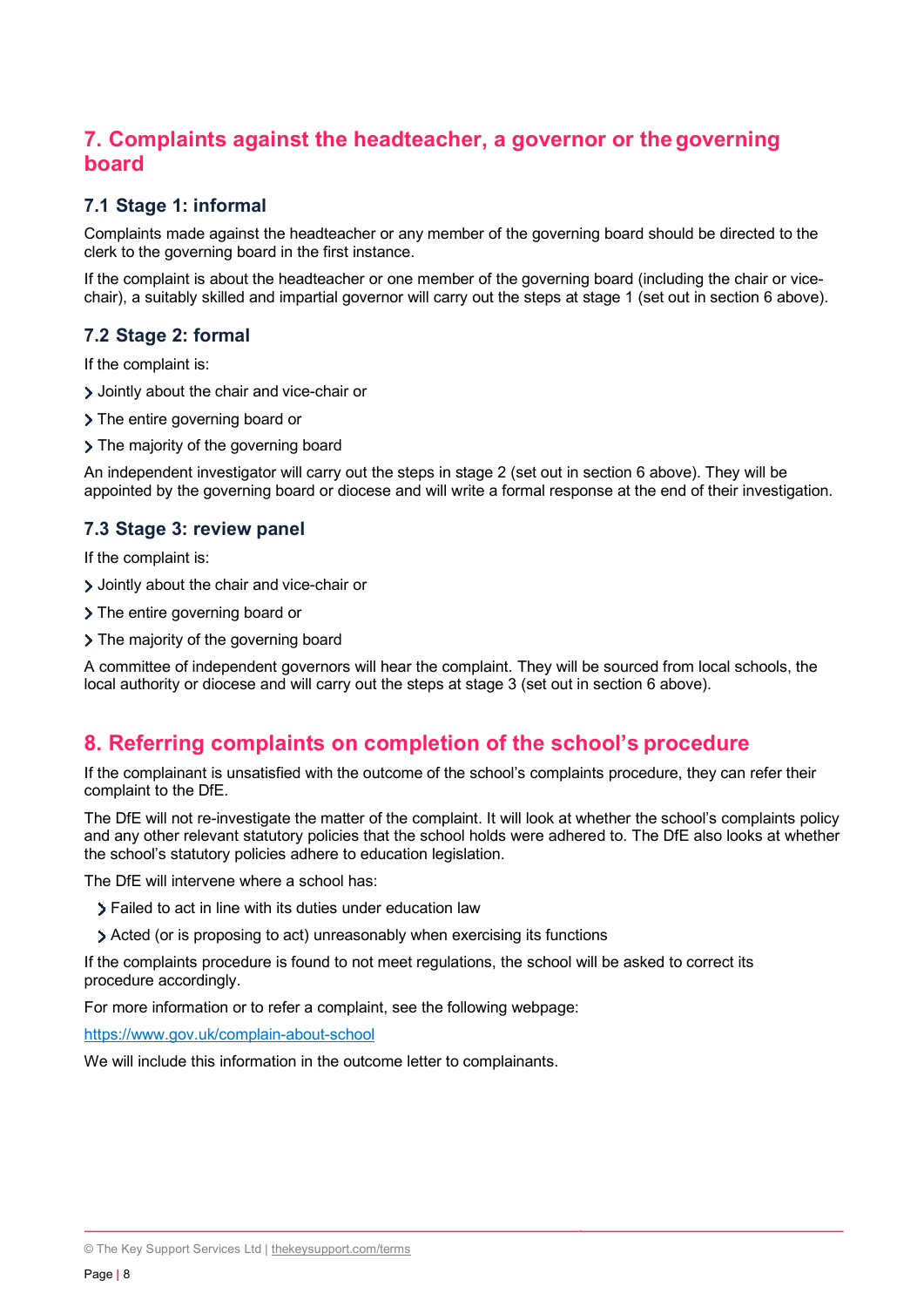# **9. Persistent complaints**

## **9.1 Unreasonably persistent complaints**

Most complaints raised will be valid, and therefore we will treat them seriously. However, a complaint may become unreasonable if the person:

- Has made the same complaint before, and it's already been resolved by following the school's complaints procedure
- Makes a complaint that is obsessive, persistent, harassing, prolific, defamatory or repetitive
- Insists on pursuing a complaint that is unfounded, or out of scope of the complaints procedure, beyond all reason
- Pursues a valid complaint, but in an unreasonable manner e.g. refuses to articulate the complaint, refuses to co-operate with this complaints procedure, or insists that the complaint is dealt with in ways that are incompatible with this procedure and the time frames it sets out
- Makes a complaint designed to cause disruption, annoyance or excessive demands on school time
- Seeks unrealistic outcomes, or a solution that lacks any serious purpose or value

#### **Steps we will take**

We will take every reasonable step to address the complainant's concerns, and give them a clear statement of our position and their options. We will maintain our role as an objective arbiter throughout the process, including when we meet with individuals. We will follow our complaints procedure as normal (as outlined above) wherever possible.

If the complainant continues to contact the school in a disruptive way, we may put communications strategies in place. We may:

- Give the complainant a single point of contact via an email address
- Limit the number of times the complainant can make contact, such as a fixed number per term
- Ask the complainant to engage a third party to act on their behalf, such as Citizens Advice
- > Put any other strategy in place as necessary

#### **Stopping responding**

We may stop responding to the complainant when all of these factors are met:

- We believe we have taken all reasonable steps to help address their concerns
- We have provided a clear statement of our position and their options
- The complainant contacts us repeatedly, and we believe their intention is to cause disruptionor inconvenience

Where we stop responding, we will inform the individual that we intend to do so. We will also explain that we will still consider any new complaints they make.

In response to any serious incident of aggression or violence, we will immediately inform the police and communicate our actions in writing. This may include barring an individual from our school site.

## **9.2 Duplicate complaints**

If we have resolved a complaint under this procedure and receive a duplicate complaint on the same subject from a partner, family member or other individual, we will assess whether there are aspects that we hadn't previously considered, or any new information we need to take into account.

If we are satisfied that there are no new aspects, we will:

Tell the new complainant that we have already investigated and responded to this issue, and that the local process is complete

<sup>©</sup> The Key Support Services Ltd | thekeysupport.com/terms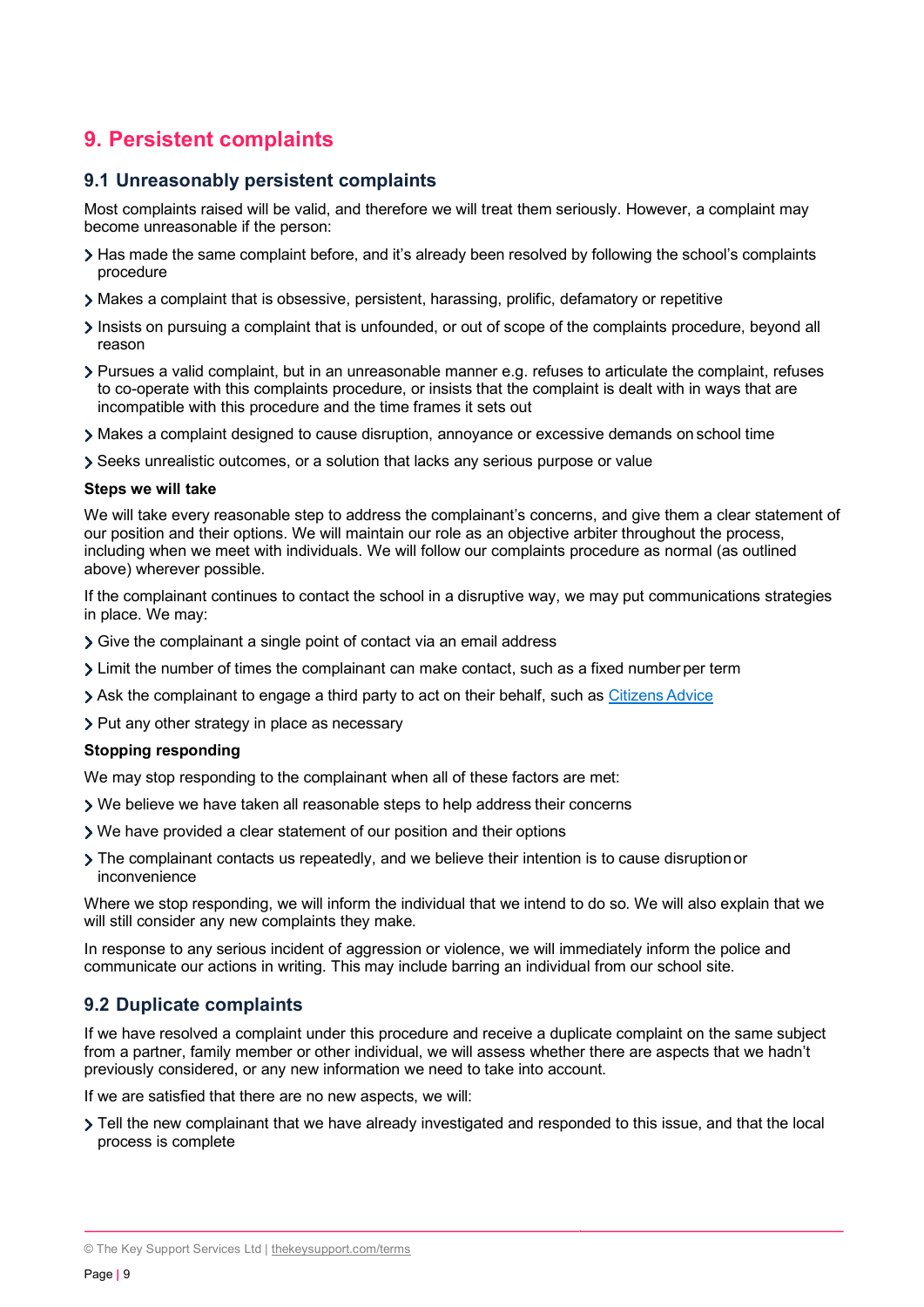Direct them to the DfE if they are dissatisfied with our original handling of thecomplaint

If there are new aspects, we will follow this procedure again.

## **9.3 Complaint campaigns**

Where the school receives a large volume of complaints about the same topic or subject, especially if these come from complainants unconnected with the school, the school may respond to these complaints by:

Publishing a single response on the school website

Sending a template response to all of the complainants

If complainants are not satisfied with the school's response, or wish to pursue the complaint further, the normal procedures will apply.

# **10. Record keeping**

The school will record the progress of all complaints, including information about actions taken at all stages, the stage at which the complaint was resolved, and the final outcome. The records will also include copies of letters and emails, and notes relating to meetings and phone calls.

This material will be treated as confidential and held centrally, and will be viewed only by those involved in investigating the complaint or on the review panel.

This is except where the secretary of state (or someone acting on their behalf) or the complainant requests access to records of a complaint through a freedom of information (FOI) request or through a subject access request under the terms of the Data Protection Act, or where the material must be made available during a school inspection.

Records of complaints will be kept securely, only for as long as necessary and in line with data protection law, our privacy notices.

The details of the complaint, including the names of individuals involved, will not be shared with the whole governing board in case a review panel needs to be organised at a later point.

Where the governing board is aware of the substance of the complaint before the review panel stage, the school will (where reasonably practicable) arrange for an independent panel to hear the complaint.

Complainants also have the right to request an independent panel if they believe there is likely to be bias in the proceedings. The decision to approve this request is made by the governing board, who will not unreasonably withhold consent.

# **11. Learning lessons**

The governing board will review any underlying issues raised by complaints with the headteacher, where appropriate, and respecting confidentiality, to determine whether there are any improvements that the school can make to its procedures or practice to help prevent similar events in the future.

# **12. Monitoring arrangements**

The governing board will monitor the effectiveness of the complaints procedure in making sure that complaints are handled properly. The governing board will track the number and nature of complaints, and review underlying issues as stated in section 11.

The complaints records are logged and managed by the headteacher

This policy will be reviewed by the headteacher and full governing board every 3 years.

At each review, the policy will be approved by the full governing board

<sup>©</sup> The Key Support Services Ltd | thekeysupport.com/terms